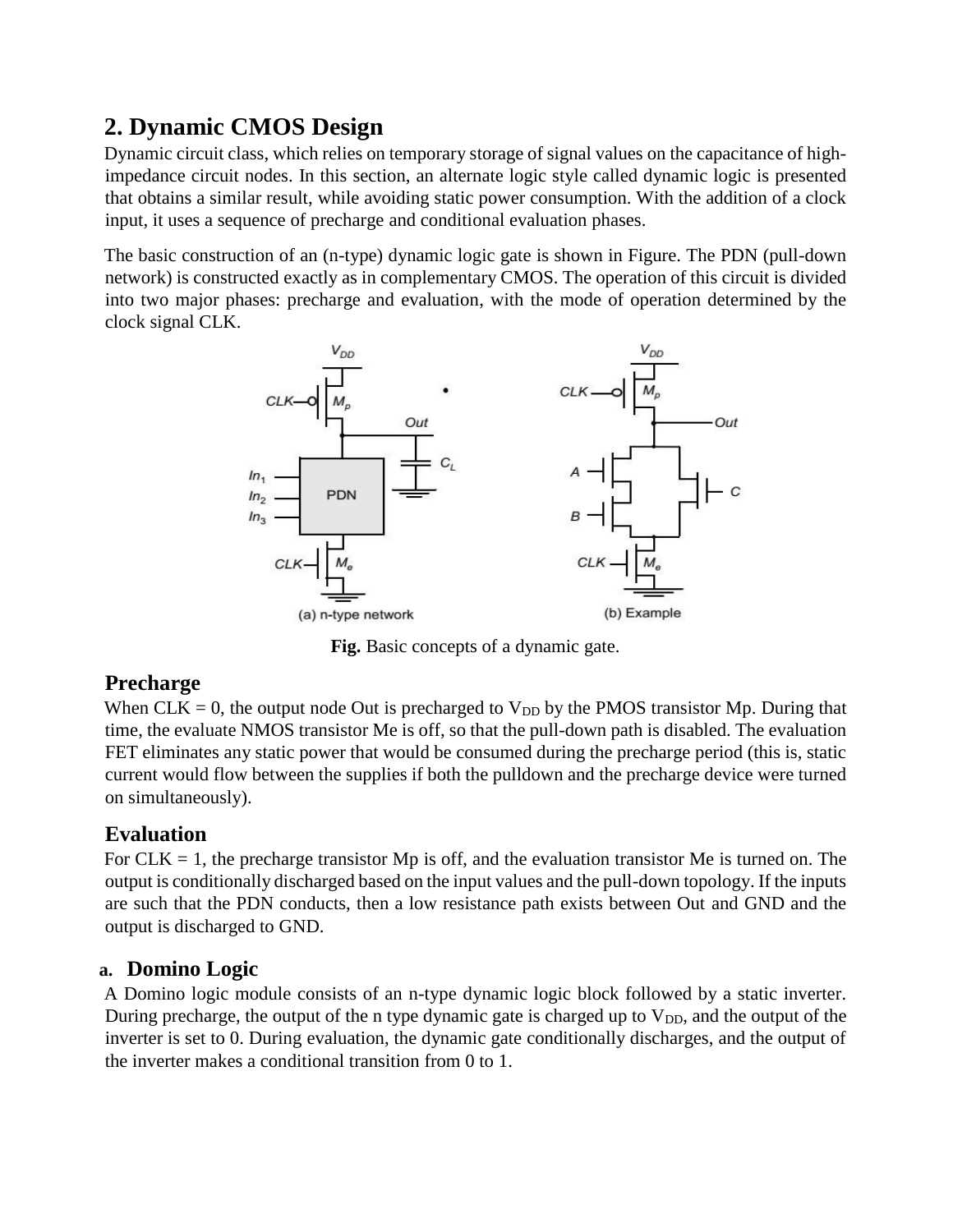

Remember that the problem in cascading conventional dynamic CMOS stages occurs when one or more inputs of a stage make a 1to 0 transition during the evaluation phase, as illustrated in Fig bellow.

On the other hand, if we build a system by cascading domino CMOS logic gates as shown in Fig. above, all input transistors in subsequent logic blocks will be turned off during the precharge phase, since all buffer outputs are equal to 0. During the evaluation phase, each buffer output can make at most one transition (from 0 to 1), and thus each input of all subsequent logic stages can also make at most one (0 to 1) transition. In a cascade structure consisting of several such stages, the evaluation of each stage ripples the next stage evaluation, similar to a chain of dominos falling one after the other. The structure is hence called domino CMOS logic.



**Fig.** Illustration of the cascading problem in dynamic CMOS logic.

There are also some other limitations associated with domino CMOS logic gates. First, only noninverting structures can be implemented using domino CMOS. If necessary, inversion must be carried out using conventional CMOS logic. Also, charge sharing between the dynamic stage output node and the intermediate nodes of the n MOS logic block during the evaluation phase.

### **b. NORA CMOS Logic (NP-Domino Logic)**

In domino CMOS logic gates, all logic operations are performed by the NMOS transistors acting as pull-down networks, while the role of PMOS transistors is limited to precharging the dynamic nodes. As an alternative and a complement to NMOS-based domino CMOS logic, we can construct dynamic logic stages using PMOS transistors as well. Consider the circuit shown in Fig., with alternating NMOS and PMOS logic stages.